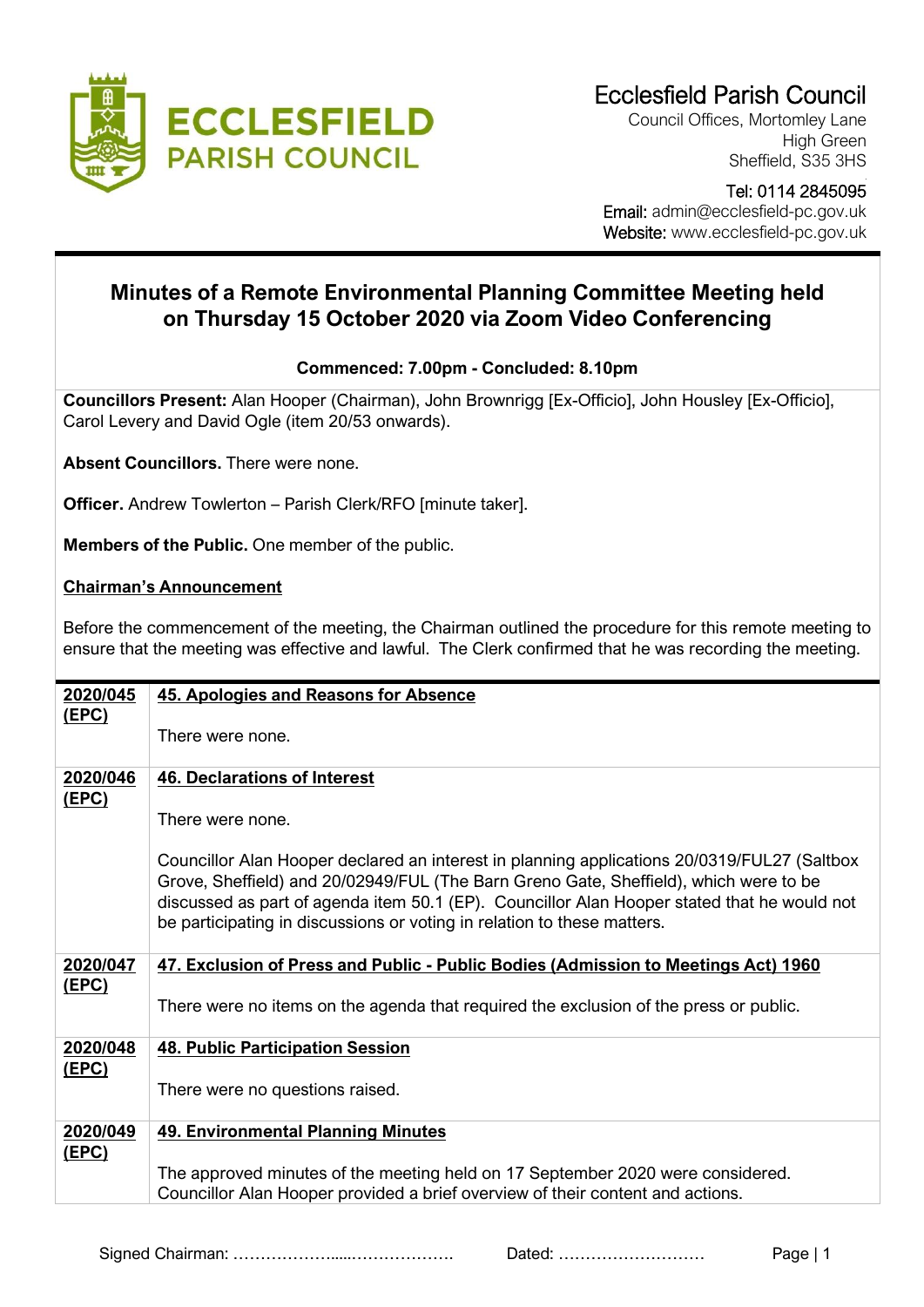| 2020/050                 | 50. To receive notifications of any planning decisions notices (listed)                                                                                                                                                                                                                                                                                                                                                                                                                                                                                                                                                                                                                                                                                                                                                           |
|--------------------------|-----------------------------------------------------------------------------------------------------------------------------------------------------------------------------------------------------------------------------------------------------------------------------------------------------------------------------------------------------------------------------------------------------------------------------------------------------------------------------------------------------------------------------------------------------------------------------------------------------------------------------------------------------------------------------------------------------------------------------------------------------------------------------------------------------------------------------------|
| (EPC)                    | Councillor Alan Hooper explained that in addition to the eleven planning applications that were<br>to be considered he was aware than an amendment had been made by the applicant to the 96-<br>98 Wheel Lane planning application, which the Council had previously objected to. He noted<br>that Sheffield City Council do not formally notify parish councils and other interested bodies of<br>amendments to planning applications. This amendment was small and was not, by a wide<br>margin, sufficient to make the scheme acceptable. He, in conjunction with the Clerk, had under<br>delegated powers restated the Council's objection to this planning application.                                                                                                                                                      |
|                          | The eleven planning applications were considered.                                                                                                                                                                                                                                                                                                                                                                                                                                                                                                                                                                                                                                                                                                                                                                                 |
|                          | Councillors Alan Hooper and Carol Levery stated that they had looked on Sheffield City Council's<br>portal in respect to 20/02096/FUL Hill Top Stables and could not locate it. It was explained that<br>it was more than likely that this had been withdrawn by the applicant. The Clerk was asked to<br>confirm that this was the case. It was agreed that should the application be still live and the<br>deadline for responses be before the next date of the Environmental Planning meeting that the<br>Clerk in conjunction with the Chairman be granted delegated powers to deal with it.                                                                                                                                                                                                                                 |
|                          | A detailed discussion took place on 20/02775/FUL relating to the erection of a single-storey<br>building with curtilage for small scale catering production at 8 Whitley Croft. It was noted that<br>several objections had been received from neighbours about this planning objection. It was<br>considered that introducing an employment use into a residential area would be harmful<br>residential amenity and not appropriate. It was agreed that the Council should object to it.                                                                                                                                                                                                                                                                                                                                         |
|                          | With regard to planning application 20/03179/FUL Erection of Single Storey rear extension and<br>rear dormer window that the Council had no objections in principle to the scheme but would ask<br>Sheffield City Council to ensure that there would be no harm to neighbouring properties due to<br>overlooking by the proposal.                                                                                                                                                                                                                                                                                                                                                                                                                                                                                                 |
|                          | Proposed by Councillor David Ogle and Seconded by Councillor John Brownrigg, and<br><b>RESOLVED:</b> That the Council has no objections or comments to make on these planning<br>applications, except for                                                                                                                                                                                                                                                                                                                                                                                                                                                                                                                                                                                                                         |
|                          | (1) 20/0296/FUL – Hill Top Stables, Holly House Lane, Sheffield – Provision of menage and<br>associated structures, which it was agreed that the Clerk should be granted delegated<br>powers to coordinate a response in consultation with the Chairman and other members<br>of the Committee.<br>(2) 20/02775/FUL - Curtilage of 8 Whitley Croft, Sheffield - Erection of a single-storey<br>building with curtilage for small scale catering production at 8 Whitley Croft, which it was<br>agreed that the Council would object to.<br>(3) 20/03179/FUL - 9 St Michael's Road, Sheffield - Erection of a single storey rear extension<br>and rear dormer window, which the Council would ask Sheffield City Council to ensure<br>that there would be no harm to neighbouring properties due to overlooking by the<br>proposal. |
| 2020/051<br><u>(EPC)</u> | <b>51. Licensing Matters</b>                                                                                                                                                                                                                                                                                                                                                                                                                                                                                                                                                                                                                                                                                                                                                                                                      |
|                          | The Clerk explained that the Council had not been notified of any new applications.                                                                                                                                                                                                                                                                                                                                                                                                                                                                                                                                                                                                                                                                                                                                               |
|                          | Councillor Alan Hooper explained that he was aware of one in the pipeline, The Commercial Inn,<br>Station Road, Chapeltown, which was for the sale of alcohol. He noted that the deadline for<br>comments may be before the next meeting.                                                                                                                                                                                                                                                                                                                                                                                                                                                                                                                                                                                         |
|                          |                                                                                                                                                                                                                                                                                                                                                                                                                                                                                                                                                                                                                                                                                                                                                                                                                                   |